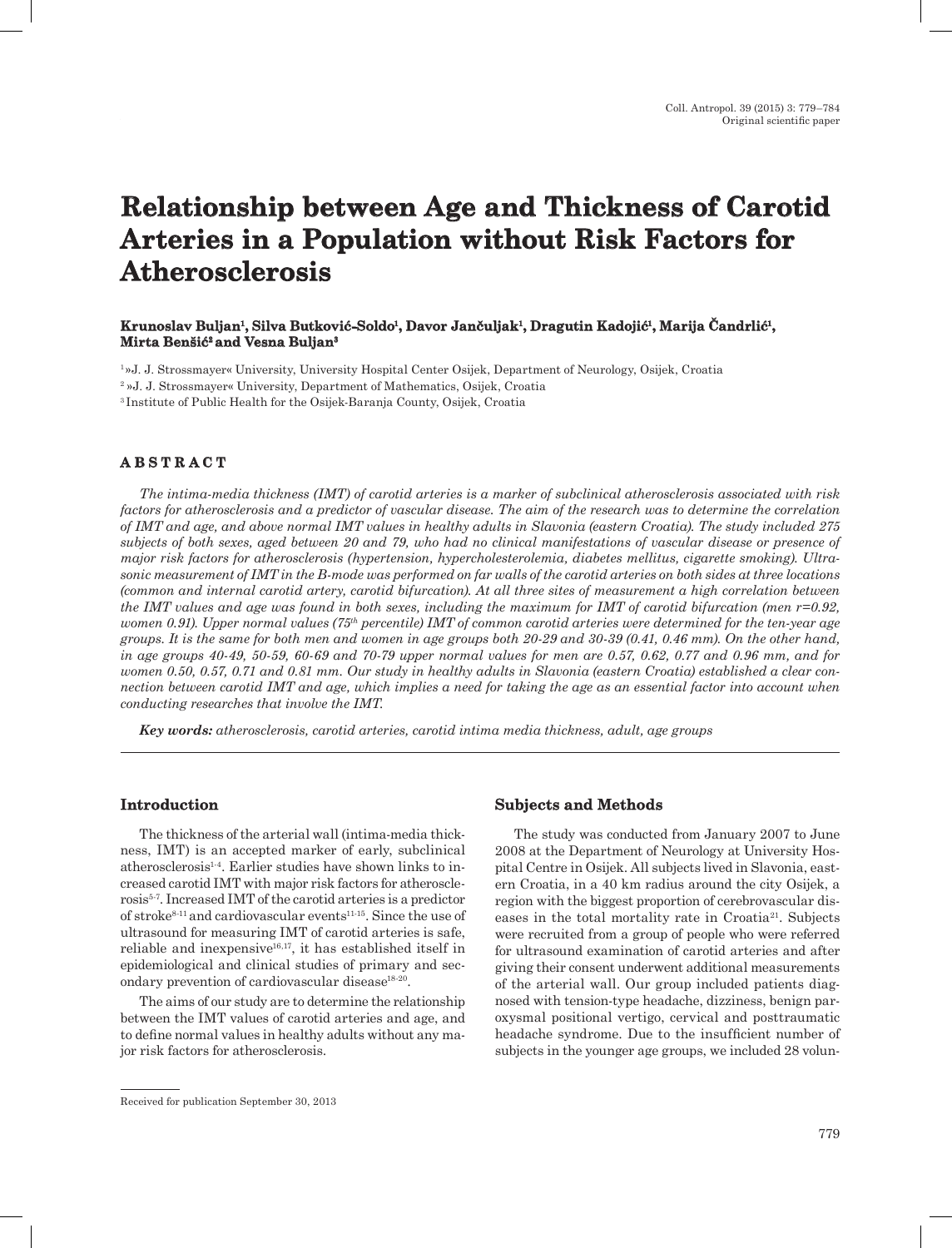teers who were eligible for inclusion in the study. From 285 subjects aged between 20 and 79, 275 (52% women) who met the criteria were included in the study (10 of our subjects were excluded due to poor ultrasound images).

Excluding criteria were either a history of cured or currently existing cardiovascular disease (myocardial infarction, angina pectoris, ischemic cardiomyopathy), cerebrovascular disease (stroke, transient cerebral ischemic attack, amaurosis fugax), and peripheral arterial disease (symptoms of intermittent claudication or proven peripheral arterial occlusive disease), presence of other known severe illness, or previous therapeutic interventions due to atherosclerotic disease.

Further excluding criteria was the presence of major risk factors for atherosclerosis – hypertension, diabetes mellitus, hypercholesterolemia, cigarette smoking<sup>22,23</sup>.

Arterial hypertension, diabetes mellitus and hypercholesterolemia were excluded by anamnestic data, details of any medication or diet therapy, blood pressure measurements on both upper arms (RR<140/90 mmHg), determination of fasting blood glucose  $(\leq 6.9 \text{ mmol/L})$ , and total cholesterol  $(\leq 6 \text{ mmol/L})$  by standard laboratory procedures<sup>24</sup>. The cut-off values for risk factors were defined according to Chambless et al (ARIC Study) 25. Smoking was defined as current or previous smoking >10 cigarettes a day throughout the year<sup>13</sup>.

Ultrasound scanning was performed by a single expert sonographer using a 7 MHz linear transducer (Aloka Pro Sound 5000, Tokyo, Japan). By longitudinal position of the probe IMT measurement<sup>20</sup> was done on the far walls of extracranial carotid arteries on both sides. The measurement was done in three segments: the distal segment of common carotid artery 10 mm proximally to the carotid bifurcation (IMT-CCA), in carotid artery bulb (IMT-BIF), and 10 mm distally from the beginning of the internal carotid artery (flow divider) (IMT-ICA). In these segments, measurements of the far walls were done from 4 different angles (180, 150, 120 and 90 degrees to the right and 180, 210, 240 and 270 degrees on the left $)^{26}$ , and thus provided us with 24 measurement results for each subject.

## *Statistical methods*

For the initial analysis of the measurement results classical methods of descriptive statistics were used. This means that frequency tables, means, standard deviations, medians and quartiles were calculated and shown with appropriate graphics. Differences in distributions were tested by the exact Mann-Whitney test in case of continuous variables with a small dimension of the sample. In case of continuous variables with a large dimension of the sample, differences in distributions were confirmed by the classical asymptotic t(z)-test for differences in expected values and by the asymptotic variant of the Mann-Whitney test. Differences were considered significant at p=0.05. Statistica software (StatSoft, Tulsa, USA) was used for statistical analysis.

## **Results**

The subjects did not differ significantly in age and sex distribution (Pearson's  $\chi^2$ =1.944003, p=0.857, Table 1).

By comparing the results, we found that the values of IMT-CCA in both men and women were significantly higher on the left side (t=-2.998;  $p=0.003$  and t=-2.361; p=0.019), whereas there were no significant differences in the IMT-ICA results regarding the side of the measurements (male t=-1.777; p=0.078, female t=-0.443; p=0.659). Furthermore, the results for IMT-BIF are different between gender groups, i.e. there is no difference in male  $(t=1.975; p=0.050)$ , whereas in female higher values appeared on the left side (t=-2.188; p=0.030).

At all measurement sites higher average IMT values were registered in male in comparison with female respondents (IMT-CCA t=2.456; p=0.011, IMT-ICA t=3.812; p<0.001, IMT-BIF t=3.391; p=0.001). Gender differences of intima-media thickness carotid bifurcations are shown in Figure 1.

In all age groups, the highest are IMT-BIF values, and the lowest IMT-ICA values. With increasing age in both sexes also the IMT value increases at all three sites of measurement (Figure 2).

The average values and  $75<sup>th</sup>$  percentile IMT-CCA for male and female by age groups are shown in Tables 2 and 3. In the youngest age groups (20-29, 30-39) no significant differences in the values of  $75<sup>th</sup>$  percentile IMT between male and female exist at any of the three sites of measurement ( $p>0.05$ ). In the age groups above the age of 40 higher IMT values of 75th percentile were found in males at all

| <b>TABLE 1</b><br>AGE AND GENDER DISTRIBUTION OF SUBJECTS |                    |           |           |           |           |           |       |         |         |       |
|-----------------------------------------------------------|--------------------|-----------|-----------|-----------|-----------|-----------|-------|---------|---------|-------|
| Gender                                                    | Age groups (years) |           |           |           |           |           |       | X       |         |       |
|                                                           | $20 - 29$          | $30 - 39$ | $40 - 49$ | $50 - 59$ | $60 - 69$ | $70 - 79$ | Total | (years) | t-value | p     |
| Male(N)                                                   | 20                 | 21        | 23        | 22        | 22        | 23        | 131   | 49.98   | 0.963   | 0.336 |
| Female (N)                                                | 24                 | 26        | 29        | 21        | 26        | 18        | 144   | 48.04   |         |       |
| Total                                                     | 44                 | 47        | 52        | 43        | 48        | 41        | 275   |         |         |       |

N – Number of subjects,  $\overline{X}$  – mean age, p – level of statistical significance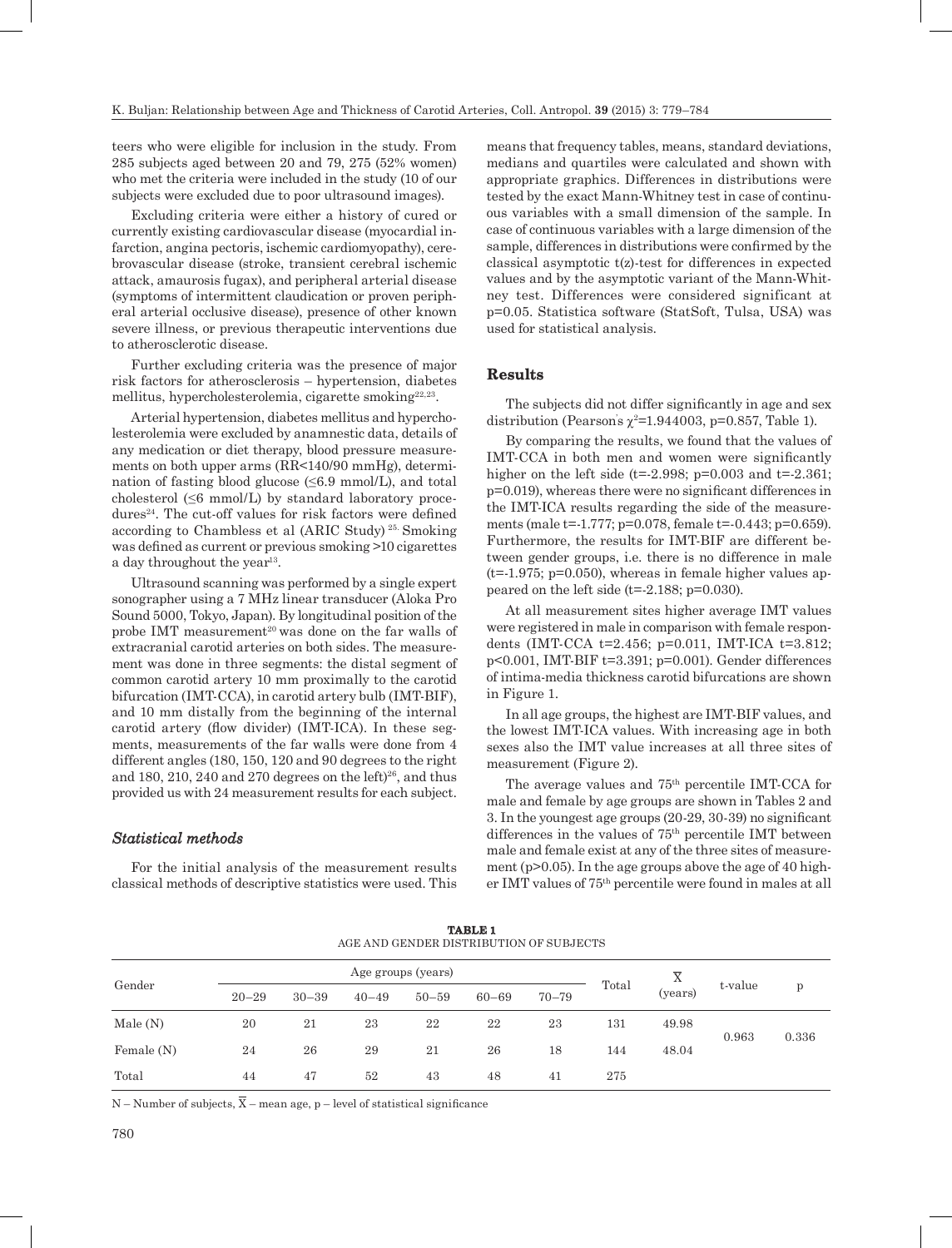

*Fig. 1. Diference of intima-media thickness carotid bifurcations between male and female subjects.*



*Fig. 2. Age and site dependent intima-media thickness of carotid arteries in both sexes (IMT-CCA – intima-media thickness common carotid arteries, IMT-BIF – intima-media thickness carotid bifurcations, IMT-ICA – intima-media thickness internal carotid arteries).*



*Fig. 3. Correlation of intima-media thickness of both carotid bifurcations and age in male subjects (r – correlation coefficient).*

measurement sites ( $p<0.05$ ), except in the age group 60-69 in IMT-CCA and IMT-ICA (p>0.05).

The high correlation between IMT and age is present for all localization measurements in both sexes (Table 4), the highest being for IMT-BIF (Figures 3 and 4).

The growth of the average IMT value ((IMT-CCA+IMT-BIF+IMT-ICA)/3) in male is equable between 0.06 and 0.08 mm during the 10-year-long periods, with exception in the oldest age group where higher value (0.13 mm) in comparison with the previous decade is registered. In female, the increase of average IMT (0.04 to 0.06 mm) per decade is lower than in male up to the 60-69 age group, when the increase is pronounced with respect to the previous decade (0.11 mm).

## **Discussion**

In order to display the association of age and IMT carotid arteries as an indicator of subclinical atherosclerosis more accurately, the research has been conducted on vascularly healthy subjects of a wide age range (20-79 years old), divided into ten-year age groups. In other similar studies<sup>27-29</sup> the age range of subjects is different, and they are not regularly distributed into ten-year intervals.

The research is limited by the selection of subjects from a population of people referred for an ultrasound diagnostic procedure. When the choice was being made, the subjects with possibly present other (less important) risk factors for atherosclerosis were not excluded.

For a clearer ultrasound image and a more accurate measurement of IMT, the measurement was performed on far arterial walls<sup>20,27,28</sup>. The measurement was conducted from several different angles $^{26}$  in order to obtain more results for each location of measurement, i.e. for each subject. In our study only 3.6% of subjects were not included due to poor ultrasound images, or the impossibility of reliable measurement of IMT-ICA or IMT-BIF.

In previous studies the link between age and IMT in  $both$  sexes<sup>13,18,22</sup> was confirmed. Our results suggest a high



*Fig. 4. Correlation of intima-media thickness of both carotid bifurcations and age in female subjects (r – correlation coefficient)*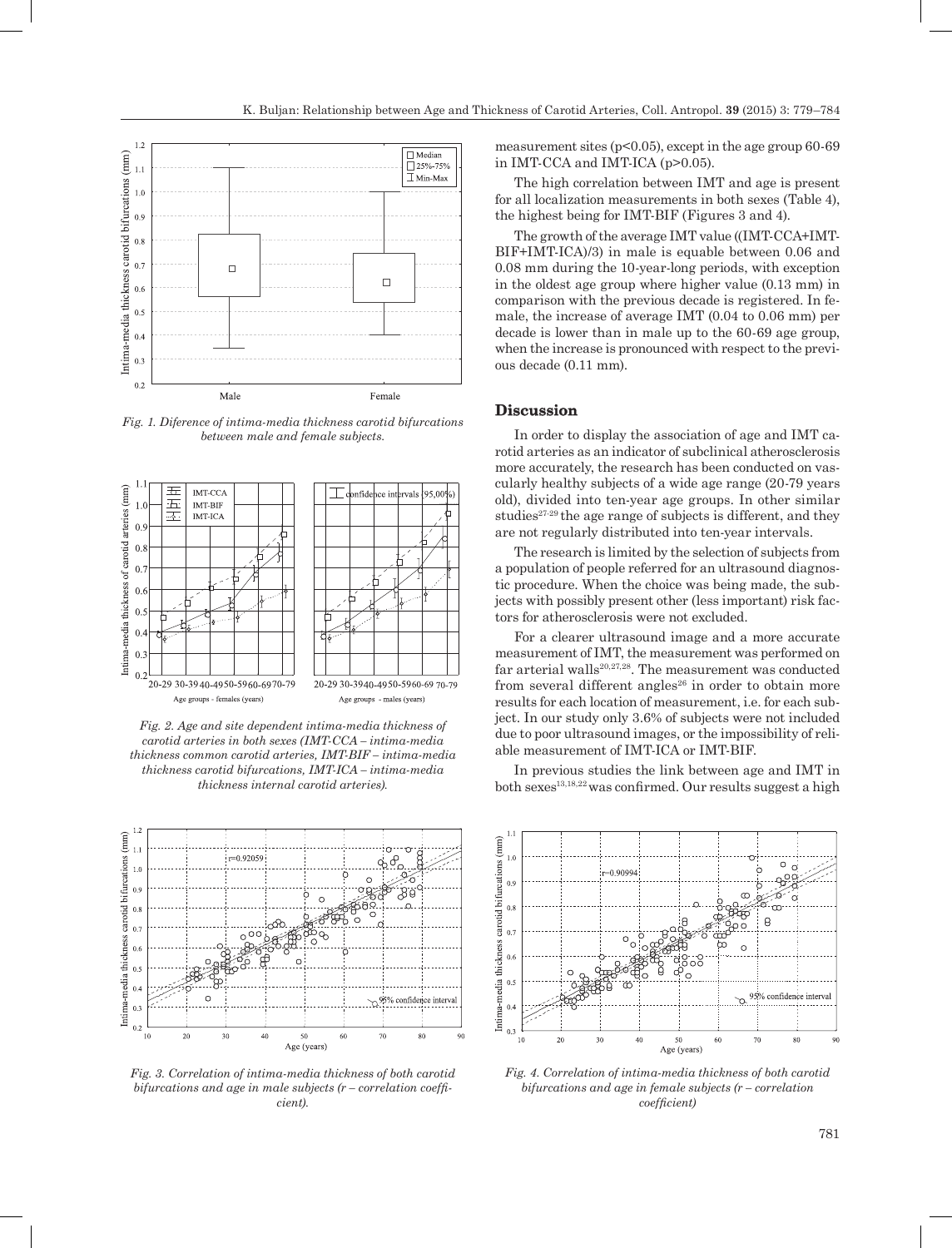| ٧ |
|---|
|---|

| INTIMA-MEDIA THICKNESS OF COMMON CAROTID ARTERIES IN MALE SUBJECTS ACCORDING TO AGE GROUPS |  |
|--------------------------------------------------------------------------------------------|--|
|--------------------------------------------------------------------------------------------|--|

| N<br>Age groups<br>(years) |    | IMT-CCA means (mm) | 95% CI<br>(mm)  | $75th$ percentile<br>(mm) |  |
|----------------------------|----|--------------------|-----------------|---------------------------|--|
| $20 - 29$                  | 20 | 0.386              | $0.365 - 0.407$ | 0.400                     |  |
| $30 - 39$                  | 21 | 0.441              | $0.415 - 0.467$ | 0.450                     |  |
| $40 - 49$                  | 23 | 0.527              | $0.504 - 0.549$ | 0.575                     |  |
| $50 - 59$                  | 22 | 0.606              | $0.562 - 0.650$ | 0.625                     |  |
| $60 - 69$                  | 22 | 0.697              | $0.649 - 0.745$ | 0.775                     |  |
| $70 - 79$                  | 23 | 0.846              | $0.794 - 0.898$ | 0.962                     |  |

N – number of subjects, IMT-CCA – intima-media thickness of common carotid arteries (mm), CI – confidence interval

#### **TABLE 3**

#### INTIMA-MEDIA THICKNESS OF COMMON CAROTID ARTERIES IN FEMALE SUBJECTS ACCORDING TO AGE **GROUPS**

| Age groups<br>(years) | N  | IMT-CCA means<br>(mm) | 95% CI<br>(mm)  | $75th$ percentile<br>(mm) |
|-----------------------|----|-----------------------|-----------------|---------------------------|
| $20 - 29$             | 24 | 0.393                 | $0.376 - 0.409$ | 0.412                     |
| $30 - 39$             | 26 | 0.438                 | $0.417 - 0.459$ | 0.462                     |
| $40 - 49$             | 29 | 0.491                 | $0.475 - 0.507$ | 0.500                     |
| $50 - 59$             | 21 | 0.534                 | $0.503 - 0.566$ | 0.575                     |
| $60 - 69$             | 26 | 0.676                 | $0.639 - 0.713$ | 0.712                     |
| $70 - 79$             | 18 | 0.776                 | $0.733 - 0.818$ | 0.812                     |

N – number of subjects, IMT-CCA – intima-media thickness of common carotid arteries (mm), CI – confidence interval

#### **TABLE 4** CORRELATION COEFFICIENT BETWEEN INTIMA-MEDIA THICKNESS OF CAROTID ARTERIES AND AGE ACCORDING TO MEASUREMENT SITE

|                         |         |      |      | Measurement site |         |      |
|-------------------------|---------|------|------|------------------|---------|------|
| Correlation coefficient | IMT-CCA |      |      | IMT BIF          | IMT-ICA |      |
|                         |         |      |      |                  |         | L    |
| Male $(N=131)$          | 0.86    | 0.84 | 0.91 | 0.90             | 0.85    | 0.85 |
| Female $(N=144)$        | 0.88    | 0.87 | 0.88 | 0.90             | 0.81    | 0.81 |

MT-CCA – intima-media thickness of common carotid arteries, IMT-BIF – intima-media thickness of carotid bifurcations, IMT-ICA – intimamedia thickness of internal carotid arteries, R – right, L – left, N – number of subjects

degree of correlation between age and IMT values for all three sites of measurement. The study of Junyent et al.<sup>30</sup> found a 0.57 correlation of IMT and age for men and 0.61 for women. In our study an even more prominent association of age and IMT was proven – depending on the location of measurement the correlation coefficient is between 0.84 and 0.91 for male and between 0.81 and 0.9 for female. In both sexes the highest correlation exists for carotid bifurcation.

In determining the upper limit of normal values of IMT in healthy people, most researchers agree that it should be the  $75<sup>th</sup>$  percentile<sup>17,18,20</sup> while others claim the 97.5<sup>th</sup> percentile28 to be the highest normal IMT value. In the

display of our results, we have determined the  $75<sup>th</sup>$  percentile as the normal upper limit for the ten-year age groups. Furthermore, we have selected IMT–CCA due to the simplest measurement and higher frequency of appearance in scientific literature<sup>31</sup>. Our results indicate lower values of the upper normal limit than in other studies $32$ . The median values of IMT-CCA in younger age groups (up to 50 years of age) are lower in comparison with other studies on similar sample27. On the other hand, for older subjects comparison is impossible due to the different distribution into age groups.

In order to compare results for progression of carotid artery IMT we matched a selected age range of our pa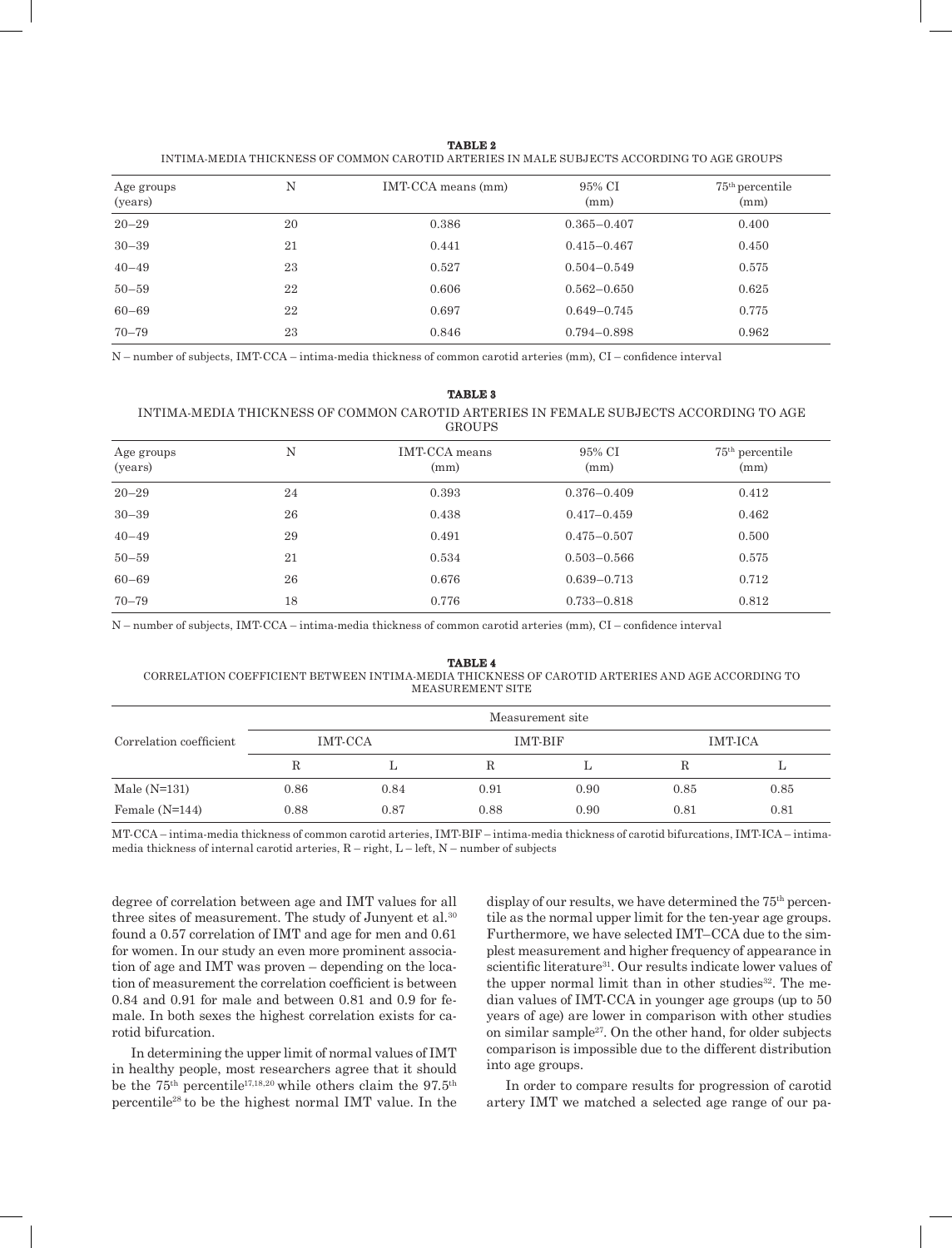tients (40 to 70 years) to the age range of subjects of Howard et al.33. We found a different pattern of progression of IMT in our population without major vascular risk and/or vascular disease (approximately 0.007 mm/y for females and 0.009 mm/y for males at the bifurcation, and 0.005 mm/y in both sexes at the internal carotid artery) than in general population described by Howard et al. $33$  (0.015) mm/y for females and 0.018 mm/y for males at the bifurcation, and 0.01 mm/y in both sexes at the internal carotid artery).

In our results we have not found a significant difference between sexes of IMT in age groups below 40 years of age. On the other hand, a steady accelerated growth of IMT values in males and a more pronounced increase in females aged 60-69 has been registered, which is in ac-

## **R E F E R E N C E S**

1. BURKE GL, EVANS GW, RILEY WA, SHARRETT AR, HOWARD G, BARNES RW, ROSAMOND W, CROW RS, RAUTAHARJU PM, HEISS G, Stroke, 26 (1995) 386.  $-2$ . EBRAHIM S, PAPACOSTA O WHINCUP P, WANNAMETHEE G, WALKER M, NICOLAIDES AN, DHANJIL S, GRIFFIN M, BELCARO G, RUMLEY A, LOWE GD, Stroke, 30 (1999) 841. — 3. TOUBOUL PJ, LABREUCHE J, VICAUT E, AMARENCO P, Stroke, 36 (2005) 1741. — 4. GEPNER AD, KEEVIL JG, WYMAN RA, KORCARZ CE, AESCHLIMANN SE, BUSSE KL, STEIN JH, J Am Soc Echocardiogr, 19 (2006) 1170. — 5. CHAMBLESS LE, HEISS G, FOLSOM AR, ROSAMOND W, SZKLO M, SHARETT AR, CLEGG LX, Am J Epidemiol, 146 (1997) 483. — 6. LESKINEN Y, LEH-TIMÄKI T, LIOMAALA A, LAUTAMATTI V, KALLIO T, HUHTALA H, SALENIUS JP, SAHA H, Atherosclerosis, 171 (2003) 295. — 7. STENSLAND-BUGGE E, BØNNA KH, JOAKIMSEN O, NJØLSTAD I, Stroke, 31 (2000) 574. — 8. CHAMBLESS LE, FOLSOM AR, CLEGG LX, SHARRETT AR, SHAHAR E, NIETO FJ, ROSAMOND WD, EVANS G, Am J Epidemiol, 151 (2000) 478. — 9. TOUBOUL PJ, ELBAZ A, KOLLER C, LUCAS C, ADRAI V, CHEDRU F, AMARENCO P, Circulation, 102 (2000) 313. — 10. CUPINI LM, PASQUALETTI P, DIOMEDI M, VER-NIERI F, SILVESTRINI M, RIZZATO B, FERRANTE F, BERNARDI G, Stroke, 33 (2002) 689. — 11. LORENTZ MW, MARKUS HS, BOTS ML, ROSVALL M, SITZER M, Circulation, 115 (2007) 459. — 12. O'LEARY DH, POLAK JF, KRONMAL RA, MANOLIO TA, BURKE GJ, WOLFSON SK, N Engl J Med, 340 (1999) 14. — 13. SAKAGUCHI M, KITAGAWA K, NAGAI Y, YAMAGAMI H, KONDO K, MATSUHITA K, OKU N, HOUGAKU H, OHTSUKI T, MASUYAMA T, MATSUMOTO M, HORI M, Ultrasound Med Biol, 29 (2003) 367. — 14. BALDASSARRE D, AMATO M, PUSTINA L, CASTELNUOVO S, SANVITO S, GEROSA L, VEGLIA F, KEIDAR S, TREMOLI E, SIRTORI CR, Atherosclerosis, 191 (2007) 403. — 15. COSKUN U, YILDIZ A, ESEN OB, BASKURT M, CAKAR MA, KILICKESMEZ KO, ORHAN LA, YILDIZ S, Cardiovasc Ultrasound, 7 (2009) 59. — 16. GREENLAND P, ABRAMS J, AURI-GEMMA GP, BOND MG, CLARK LT, CRIQUI MH, CROUSE JR 3rd, FRIEDMAN L, FUSTER V, HERRINGTON DM, KULLER LH, RIDKER PM, ROBERTS WC, STANFORD W, STONE N, SWAN HJ, TAUBERT cordance with generally accepted knowledge that most clinical manifestations of atherosclerosis occur after the age of 40, prevalently among males. On the other hand, in females a substantial increase in clinical manifestations of atherosclerosis occurs approximately 10 years later than in males $34$ .

## **Conclusion**

In conclusion, our results suggest a high correlation of carotid IMT and age in healthy adults, and therefore the need for research involving the determination of carotid IMT as an indispensable factor together with the age of the respondents.

KA, WEXLER L, Circulation, 101 (2000) 16. — 17. AMINBAKHSH A, MANCINI GB, Clin Invest Med, 22 (1999) 149. — 18. SIMON A, GARI-EPY JA, CHIRONI G, MEGNIEN JL, LEVENSON J, J Hypertens, 20 (2002) 159. — 19. TAYLOR AJ, SULLENBERGER LE, LEE HJ, LEE JK, GRACE KA, Circulation, 110 (2004) 3512. — 20. DEVINE PJ, CARLSON DW, TAYLOR AJ, J Nucl Cardiol, 13 (2006) 710. — 21. KADOJIĆ D, BABUŠ V, TRKANJEC Z, KADOJIĆ M, MIHALJEVIĆ I, DIKANOVIĆ M, Coll Antropol, 29 (2005) 121. — 22. CROUSE JR, TOOLE JF, MCKIN-NEY WM, DIGNAN MB, HOWARD G, KAHL FR, MCMAHAN MR, HARPOLD GH, Stroke, 18 (1987) 990. — 23. SMITH SC, JACKSON R, PEARSON TA, FUSTER V, YUSUF S, FAERGEMAN O, WOOD DA, ALDERMAN M, HORGAN J, HOME P, HUUN M, GRUNDY SM, Circulation, 109 (2004) 3112. — 24. SIMON A, GIRAL P, LEVENSON J, Circulation, 92 (1995) 1414. — 25. CHAMBLESS LE, FOLSOM AR, SHARRETT AR, SORLIE P, COUPER D, SZKLO M, NIETO FJ, J Clin Epid, 9 (2003) 880. — 26. VAN TRIJP MJCA, BOS WJW, SCHOUW YT, MULLER M, GROBBEE DE, BOTS ML, Atherosclerosis, 187 (2006) 110. — 27. DENARIE N, GARIEPY J, CHIRONI G, MASSONNEAU M, LASKRI F, SALOMON J, LEVENSON J, SIMON A, Atherosclerosis, 148 (2000) 297. — 28. LIM TK, LIM E, DWIVEDI G, KOONER J, SENIOR R, J Am Soc Echocardiogr, 21 (2008) 112. — 29. TEMELKOVA-KURKT-SCHIEV T, FISCHER S, KOEHLER C, MENNICKEN G, HENKEL E, HANEFELD M, Dtsch Med Wochenschr, 126 (2001) 193. — 30. JUNY-ENT M, GILABERT R, NUNEZ I, CORBELLA E, VELA M, ZAMBON D, ROS E, Med Clin (Barc), 125 (2005) 770. — 31. TOUBOUL PJ, HEN-NERICI MG, MEAIRS S, ADAMS H, AMARENCO P, BORNSTEIN N, CSIBA L, DESVARIEUX M, EBRAHIM S, FATAR M, HERNANDEZ HERNANDEZ R, JAFF M, KOWNATOR S, PRATI P, RUNDEK T, SIT-ZER M, SCHMINKE U, TARDIF JC, TAYLOR A, VICAUT E, WOO KS, ZANNAD F, ZUREIK M, Cerebrovasc Dis, 23 (2007) 75. — 32. CROUSE JR, J Lipid Res, 47 (2006) 1677. — 33. HOWARD G, SHARRETT AR, HEISS G, EVANS GW, CHAMBLESS LE, RILEY WA, BURKE GL, Stroke, 24 (1993) 1297. — 34. BOUDI FB, AHSAN CH, Atherosclerosis. emedicine from WebMD, accessed 15.04.2010. Available from: URL: http:// www.emedicine.medscape.com/article/150916-overview

#### *K. Buljan*

*»J. J. Strossmayer« University, University Hospital Center Osijek, Department of Neurology, J. Huttlera 4, 31000 Osijek, Croatia e-mail: krunoslavbuljan@net.hr*